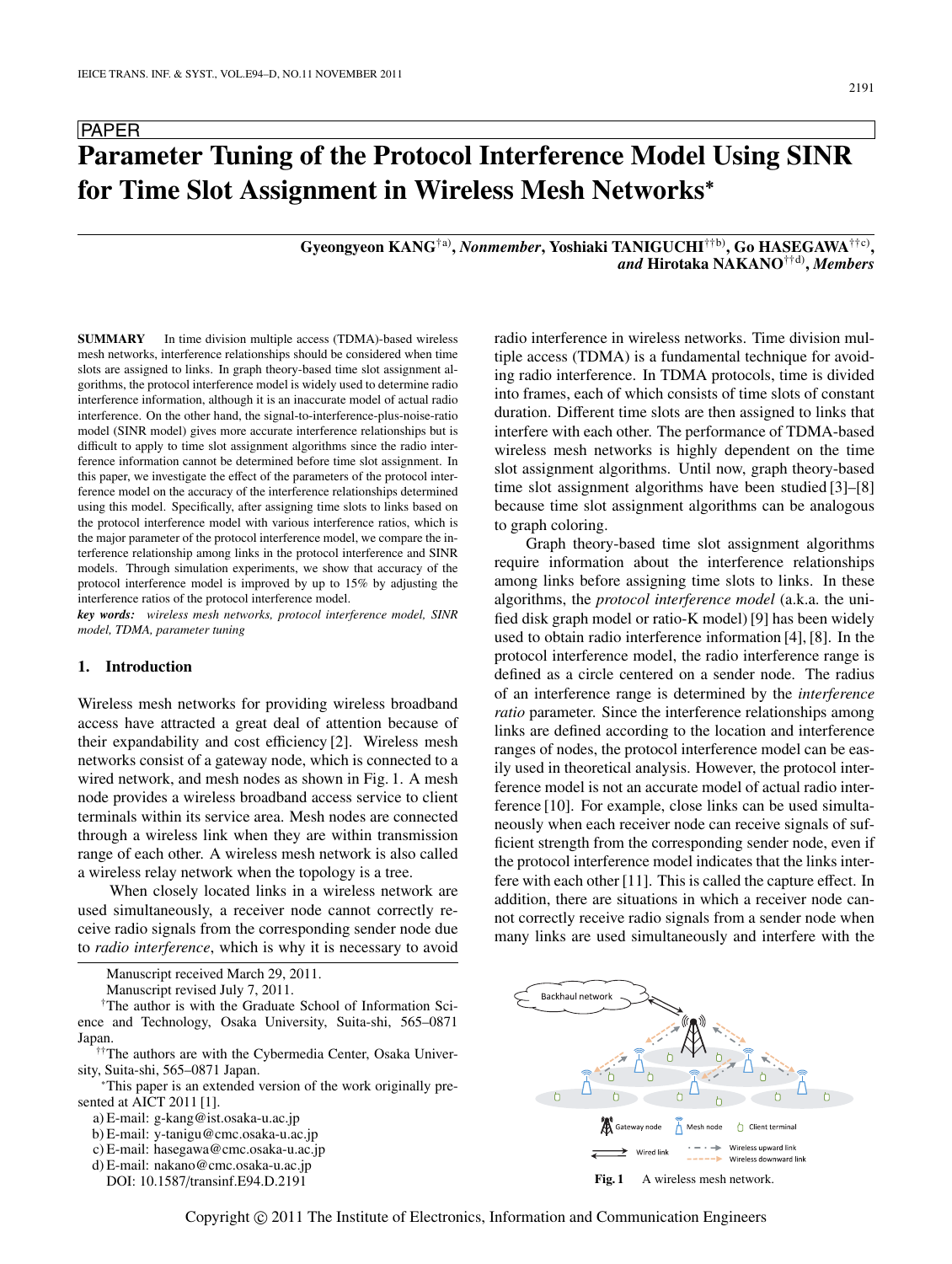receiver node, even if there are no interference relationships among the links in the protocol interference model.

To apply graph theory-based time slot assignment algorithms to actual wireless mesh networks, accurate information on interference relationships is needed in order to avoid interference among links and to assign time slots to links efficiently. In other words, accurate radio interference models are needed that can be applied in graph theory-based time slot assignment algorithms.

Among the radio interference models, the *signalto-interference-plus-noise ratio (SINR) model* [10], [12] is known for its accurate representation of radio interference. In this model, the received signal strength is first obtained, and then the SINR is calculated. When the SINR of a link is above a certain threshold value, the receiver node can successfully receive the radio signal from the sender node. The SINR model can handle features of actual wireless radio propagation such as Rayleigh fading, shadowing effects and capture effects [12], [13]. However, to determine interference relationships among links, the SINR model requires information not only on the locations of the sender and receiver nodes but also on other nodes that simultaneously emit radio signals. Therefore, radio interference information cannot be determined before assigning time slots to links, and the SINR model cannot be applied directly in graph theory-based time slot assignment algorithms.

In this paper, to apply graph theory-based time slot assignment algorithms, we obtain a more accurate radio interference model by adjusting the interference ratio parameter of the protocol interference model according to the SINR. By obtaining a more accurate protocol interference model, interference among links can be avoided and time slots can be assigned to links efficiently without modification of the graph theory-based time slot assignment algorithms. For this purpose, we investigate the effect of varying parameters of the protocol interference model on the accuracy of predicted interference relationships. Specifically, after assigning time slots to links based on the protocol interference model with various interference ratios, we compare the interference relationships among links for the protocol interference and SINR models. To adjust the interference ratio parameter, we propose three heuristic methods, each of which selects different nodes as candidates for interference ratio adjustment. The effectiveness of the parameter adjustment methods are evaluated through simulation experiments in terms of accuracy of interference decision and network performance which is result of time slot assignment.

The rest of this paper is organized as follows. In Sect. 2, we introduce some related studies. In Sect. 3, we explain the wireless mesh network model, the protocol interference model and the time slot assignment algorithm which are used in this paper. Then in Sect. 4, we explain the SINR model and propose three methods for adjusting the interference ratio in the protocol interference model using the SINR. We investigate the effects of parameters in the protocol interference model with our proposed interference adjustment methods through simulation experiments in Sect. 5. Finally, we give conclusions and discuss future work in Sect. 6.

## **2. Related Work**

2.1 Graph Theory-Based Time Slot Assignment Algorithms

In the past literature, there have been proposed many graph theory-based time slot assignment algorithms for wireless networks [3]–[8], because time slot assignment algorithms can be analogous to conflict graph coloring. Clark et al. have shown that coloring with minimum sum of colors for an arbitrary graph is a NP-hard problem [3]. Then they propose a greedy coloring algorithm. In the algorithm, each link is allocated the earlier time slots from the beginning of a frame by avoiding interference. Kumar et al. have proposed a distributed time slot assignment algorithm which incorporates fairness, energy and path-length requirements [5]. Wang et al. have proposed some time slot assignment algorithms for decreasing the frame length [7]. Their algorithms handle different transmission ranges and different interference ranges among nodes. Ishii et al. have extended the algorithms in [7] to accommodate weighted time slot assignment and to reduce transmission latency [8].

These graph theory-based time slot assignment algorithms require information about the interference relationships among links before assigning time slots to links. The information on interference relationships should be accurate to avoid interference among links and to assign time slots to links efficiently. Our proposal in this paper can be applied to these graph theory-based time slot assignment algorithms without modification of the algorithms.

## 2.2 Interference Models

In addition to the protocol interference and SINR models there are a variety of radio interference models for wireless networks. The *request to send* / *clear to send (RTS*/*CTS) interference model* [4], [14] is a radio interference model based on the RTS/CTS flow control which is widely used in carrier sense multiple access (CSMA) mechanisms. In the RTS/CTS interference model, both the receiver node and the sender node have circular radio interference ranges, whereas only the sender node has a radio interference range in the protocol interference model. In the *hop-based interference model* [15], [16], a sender node interferes with other links whose receiver node is within a certain number of hops from the sender node. This model is widely used in practical wireless network protocols. The *sender-based interference model* [17] is similar to the protocol interference model. In this model, a sender node interferes with all links whose receiver or sender nodes are within the interference range of the sender node. The sender-based interference model can be easily used to analyze wireless networks. The *link quality-based interference model* [18] is a measurement-based radio interference model. In this model,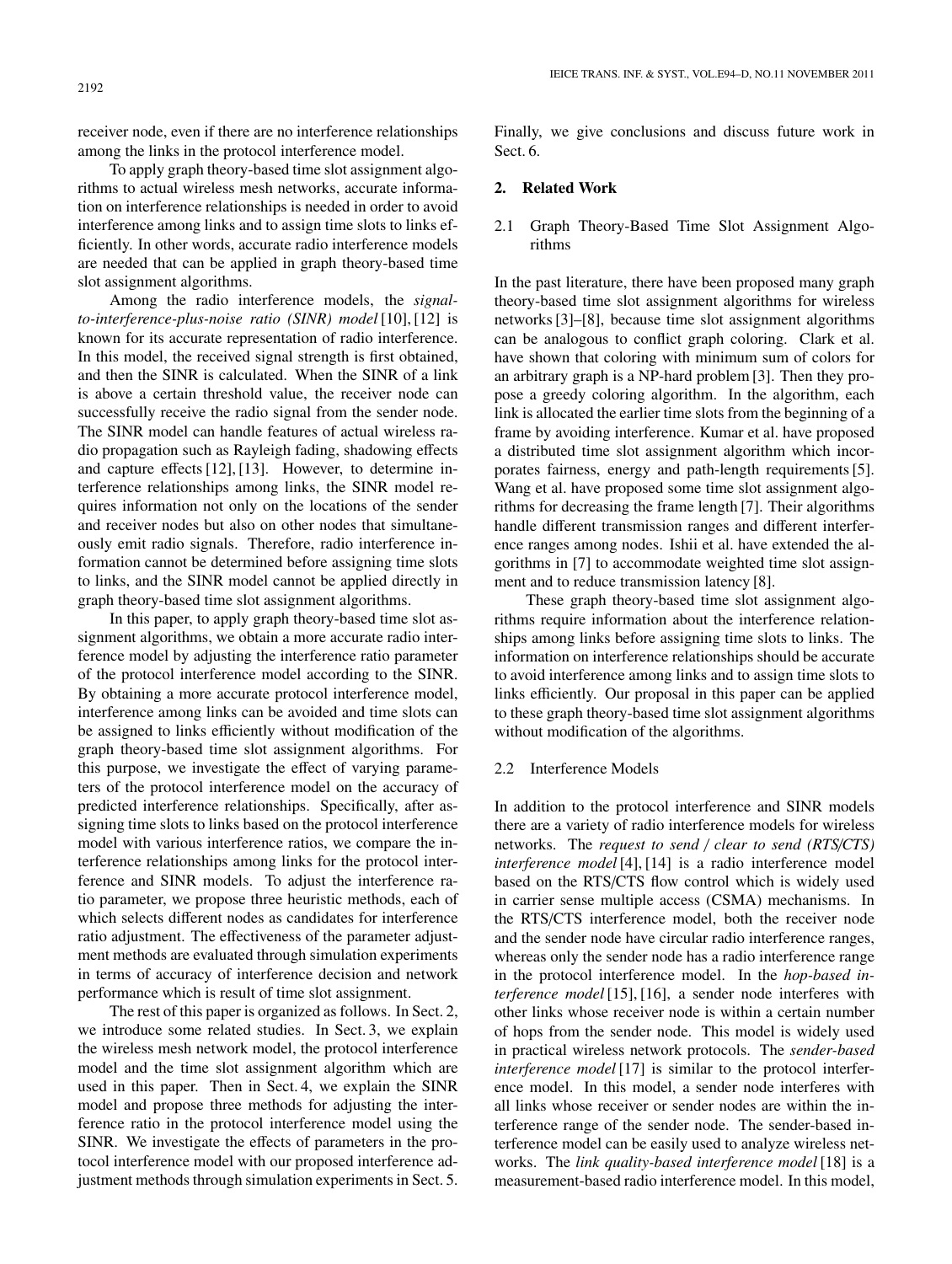interference relationships are determined according to the packet reception rate among links.

The SINR model is classified into two models according to the way to obtain the received signal strength. In this paper, we call the two models as the *measurementbased SINR model* and the *equation-based SINR model*. In the measurement-based SINR model, the received signal strength for each node pair is at first measured. Then SINR is calculated using the measured received signal strength values. The measurement-based SINR model can be accomplished accurate representation of radio interference, however, preliminary measurements for each received signal strength are required to use the model for time slot assignment algorithms. Some studies are based on the measurement-based SINR model [18], [19]. On the other hand, in the equation-based SINR model, the received signal strength is calculated from equations with some parameters. The SINR is then calculated using the calculated received signal strength. The equation-based SINR model is suitable for analysis and simulation evaluations. Some studies are based on the equation-based SINR model [9], [12], [19].

The radio interference models have been compared in previous studies [10], [18]–[20]. Maheshwari et al. have investigated the accuracy of radio interference models in IEEE 802.15.4-based wireless sensor networks [18]. They conducted experiments using 20 TelosB commercial sensor nodes, and evaluated the accuracy of the protocol interference model, the measurement-based SINR model, the hop-based interference model, the link quality-based interference model and the range-based interference model. They found that the measurement-based SINR model is the most accurate predictor of radio interference. Furthermore, they evaluated the throughput of the wireless sensor network using a time slot assignment algorithm based on each radio interference model. Through experimental evaluations, they demonstrated that time slot assignment based on the measurement-based SINR model achieves the highest throughput.

Zhu and Lu have compared a physical radio interference model and the hop-based interference model, which is used in IEEE 802.16 wireless mesh networks [20]. Through simulation evaluations using a QualNet simulator, it was shown that about 7% of links cannot be used due to radio interference when we assume that there are interference relationships among links within three-hop links in the hopbased interference model.

Shi et al. have compared the protocol interference model and the SINR model for multi-hop multi-channel wireless ad hoc networks to determine how to use the protocol interference model correctly [10]. They show that the link capacity of wireless networks based on the protocol interference model can be close to that based on the SINR model by using an appropriate parameter value for all nodes in the protocol interference model. Che et al. also have compared the protocol interference and SINR models for mission-critical wireless networks [19]. They proposed the physical-ratio-K (PRK) interference model, which is combination of the protocol interference and SINR models, and showed that the throughput of a wireless network based on the PRK interference model is close to that of one based on the SINR model while ensuring the required packet delivery reliability. They used the equation-based SINR model for analysis, and the measurement-based SINR model for the testbed experiments.

In this paper, we also compare the protocol interference and SINR models. In contrast to [10], [19], the purpose of our study is to use the protocol interference model for graph theory-based time slot assignment algorithms in TDMAbased wireless mesh networks. To use the protocol interference model correctly, we consider an adjustment of the interference ratio parameter of the protocol interference model for each node. In addition, we conduct detailed a comparison of the protocol interference and SINR models. We compare the accuracy of interference prediction for the protocol interference model and the SINR model, whereas the previous studies [10], [19] have only compared the performance of wireless networks. To evaluate fundamental performance of our proposal through simulation evaluations while changing parameters and topologies, we use the equation-based SINR model in this paper. Hereinafter, we simply denote the equation-based SINR model as SINR model. Testbed-based evaluations using the measurement-based SINR model are future work.

#### **3. System Model**

In this section, we briefly explain the wireless mesh network model and the time slot assignment algorithm which are assumed in this paper. We consider the same wireless mesh network that is used by Ishii et al. [8].

## 3.1 Wireless Mesh Network Model

We assume that there is a set of *n* mesh nodes  $V =$  $\{v_1, v_2, \ldots, v_n\}$  deployed in a plane. We consider the directed communication graph  $G^c = (V, \mathcal{E}^c)$  which gives the com-<br>munication relationships for each node.  $\mathcal{E}^c$  is the set of dimunication relationships for each node.  $\mathcal{E}^c$  is the set of directed communication links  $l_{i,j}$ , representing a link directed from mesh node  $v_i \in \mathcal{V}$  to mesh node  $v_j \in \mathcal{V}$ . The existence of directed communication link  $l_{i,j}$  in the graph  $\mathcal{G}^c$ is determined according to the protocol interference model which is described later. One of the mesh nodes is the gateway node that is connected to a wired network, and we assume, without loss of generality, that mesh node  $v_1$  is the gateway node. Figure  $2(a)$  shows an example of directed communication graph where eleven mesh nodes and a gateway node are deployed on a flat region. In the figure, a filled circle, an open circle and an arrow line indicate a gateway node, a mesh node and a directed communication link, respectively.

There are two types of communication: upward communication and downward communication. In upward communication, data is transferred from mesh nodes toward the gateway node. Conversely, data is transferred from the gate-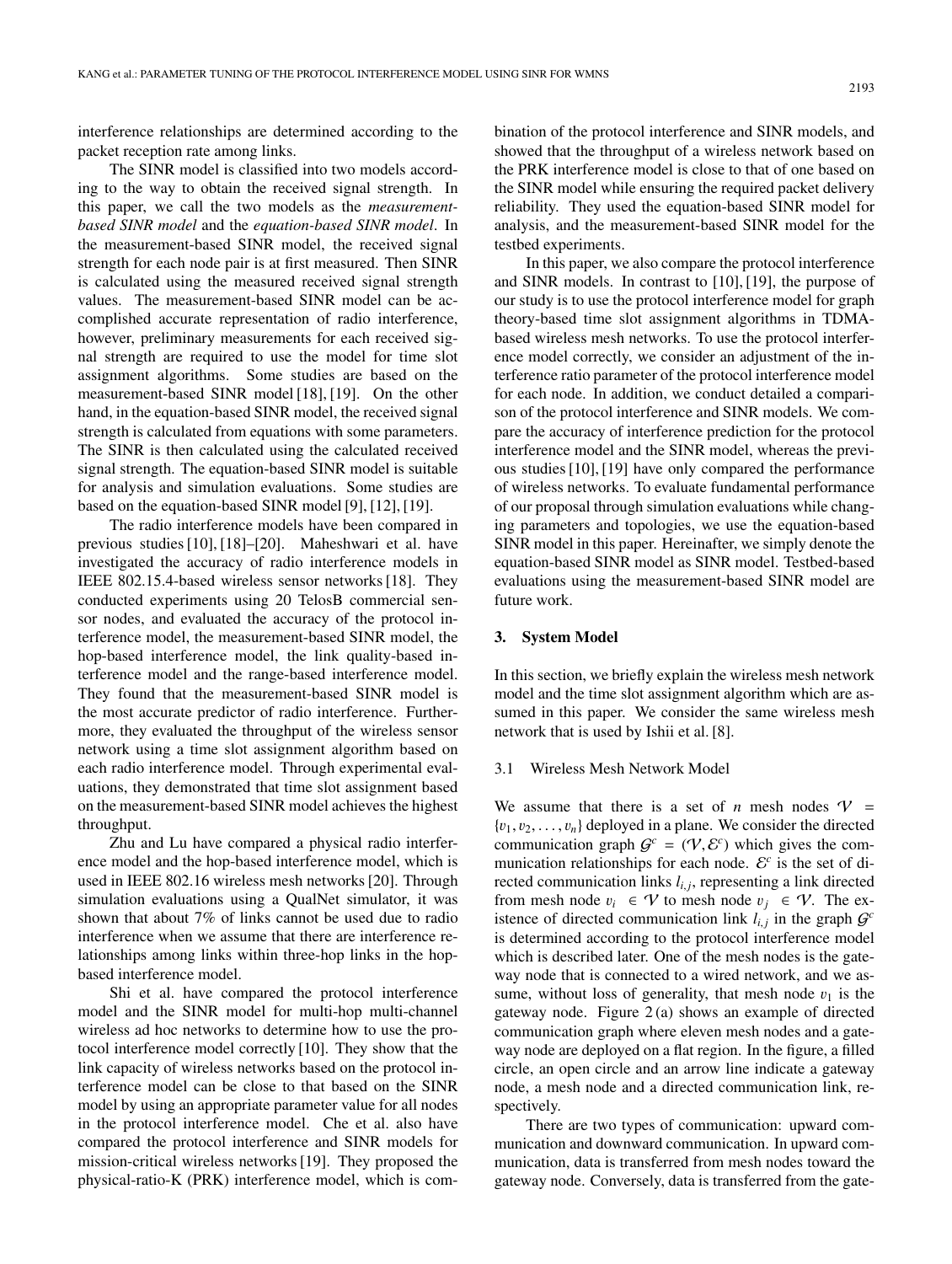





(c) Transmission graph for downward communication



**Fig. 3** Example of the behavior of the protocol interference model.

## 3.2 Interference Decisions in the Protocol Interference Model

In the protocol interference model [9], the existence of links and interference relationships between links are determined according to the location of node  $v_i$ , transmission radius  $r_i$  and interference ratio  $\alpha_i$  as follows. When two nodes *v<sub>i</sub>*, *v<sub>i</sub>* ∈ *V* satisfy  $||v_i - v_j||$  < *r<sub>i</sub>*, where  $||v_i - v_j||$  stands for the distance between node  $v_i$  and node  $v_j$ , communication from sender node  $v_i$  to receiver node  $v_j$  is possible, and the directed communication link  $l_{i,j} \in \mathcal{E}^c$  exists. In addition, sender node  $v_i$  interferes with a link whose receiver node  $v_k$ satisfies  $||v_i - v_k|| < \alpha_i r_i$ . The interference ratio  $\alpha_i$  is usually set at between 2 and 4 depending on the environment [7].

Figure 3 shows an example of an interference decision in the protocol interference model where there are two transmission links,  $l_{i,j}$  and  $l_{f,k}$ . In this example, link  $l_{i,j}$  interferes with link  $l_{f,k}$  since receiver node  $v_k$  of link  $l_{f,k}$  is within the interference range of link *li*, *<sup>j</sup>*.

#### 3.3 Time Slot Assignment

In this paper, TDMA is adopted as the medium access control (MAC) protocol of the wireless mesh networks. In TDMA, time is divided into slots  $\mathcal{T} = \{t_1, t_2, \ldots, t_m\}$ , and different time slots are assigned to links which have an interference relationship. We call the total number of time slots, *m*, the frame length. The frame length can be reduced by the sharing of time slots by multiple links which do not interfere

way node toward mesh nodes in downward communication. Communication between the gateway node and mesh nodes is achieved through intermediate mesh nodes in a multihop fashion along a path is determined by a routing algorithm. In this paper, we consider a tree-based routing algorithm which constructs the transmission graphs for upward communication,  $G_{\mu}^t = (\mathcal{V}, \mathcal{E}_{\mu}^t)$ , and downward communication  $G^t = (\mathcal{V}, \mathcal{E}^t)$  as tree graphs. Here  $\mathcal{E}^t \subset \mathcal{E}^c$ cation,  $G_{dw}^t = (\mathcal{V}, \mathcal{E}_{dw}^t)$ , as tree graphs. Here,  $\mathcal{E}_{up}^t \subset \mathcal{E}^c$ <br>and  $\mathcal{E}_{\perp}^t \subset \mathcal{E}^c$ . In the transmission graphs, the root is the and  $\mathcal{E}_{dw}^t \subset \mathcal{E}^c$ . In the transmission graphs, the root is the gateway node and each node is connected to the gateway gateway node and each node is connected to the gateway node through minimum-hop and minimum-distance links. We call the link  $l_{i,j} \in \mathcal{E}^t$  in  $\mathcal{G}^t$  a transmission link, where  $\mathcal{E}^t \in \{\mathcal{E}^t_{up}, \mathcal{E}^t_{dw}\}$  and  $\mathcal{G}^t \in \{\mathcal{G}^t_{up}, \mathcal{G}^t_{dw}\}$ . In addition, a link that is on a path directed toward the gateway node is called an is on a path directed toward the gateway node is called an upward link, and a link that is on a path directed away from the gateway node is called a downward link. Figures 2 (b) and 2 (c) show examples of transmission graphs for upward and downward communication, respectively. The transmission links are determined by the routing algorithm and the directed communication graph shown in Fig. 2 (a).

The traffic demand  $w_i$  between mesh node  $v_i$  and client terminals is determined in proportion to the size of the Voronoi cell [21] of mesh node <sup>v</sup>*<sup>i</sup>* in both upward and downward communication. Here, an intermediate mesh node relays data from a child node to a parent node in upward communication, and it relays data from a parent node to a child node in downward communication. Therefore, the traffic load of a mesh node becomes the sum of the traffic demands of mesh nodes that are within the subtree whose root is the mesh node. For example, each cell with a solid line boundary in Fig. 2 is a Voronoi cell, and each traffic demand between a mesh node and client terminals is determined according to the Voronoi cell. When mesh node  $v_2$  transfers data to the gateway node  $v_1$  using upward link  $l_{2,1}$  in upward communication, the traffic load of upward link  $l_{2,1}$  becomes the sum of traffic demands  $w_2$ ,  $w_3$  and  $w_4$ , whose Voronoi cells are shown as shaded areas in Fig. 2 (b). In a similar fashion, when the gateway node  $v_1$  transfers data to mesh node  $v_2$  using downward link  $l_{1,2}$  in downward communication, the traffic load of downward link  $l_{1,2}$  becomes the sum of  $w_2$ ,  $w_3$  and  $w_4$ , as shown in Fig. 2 (c).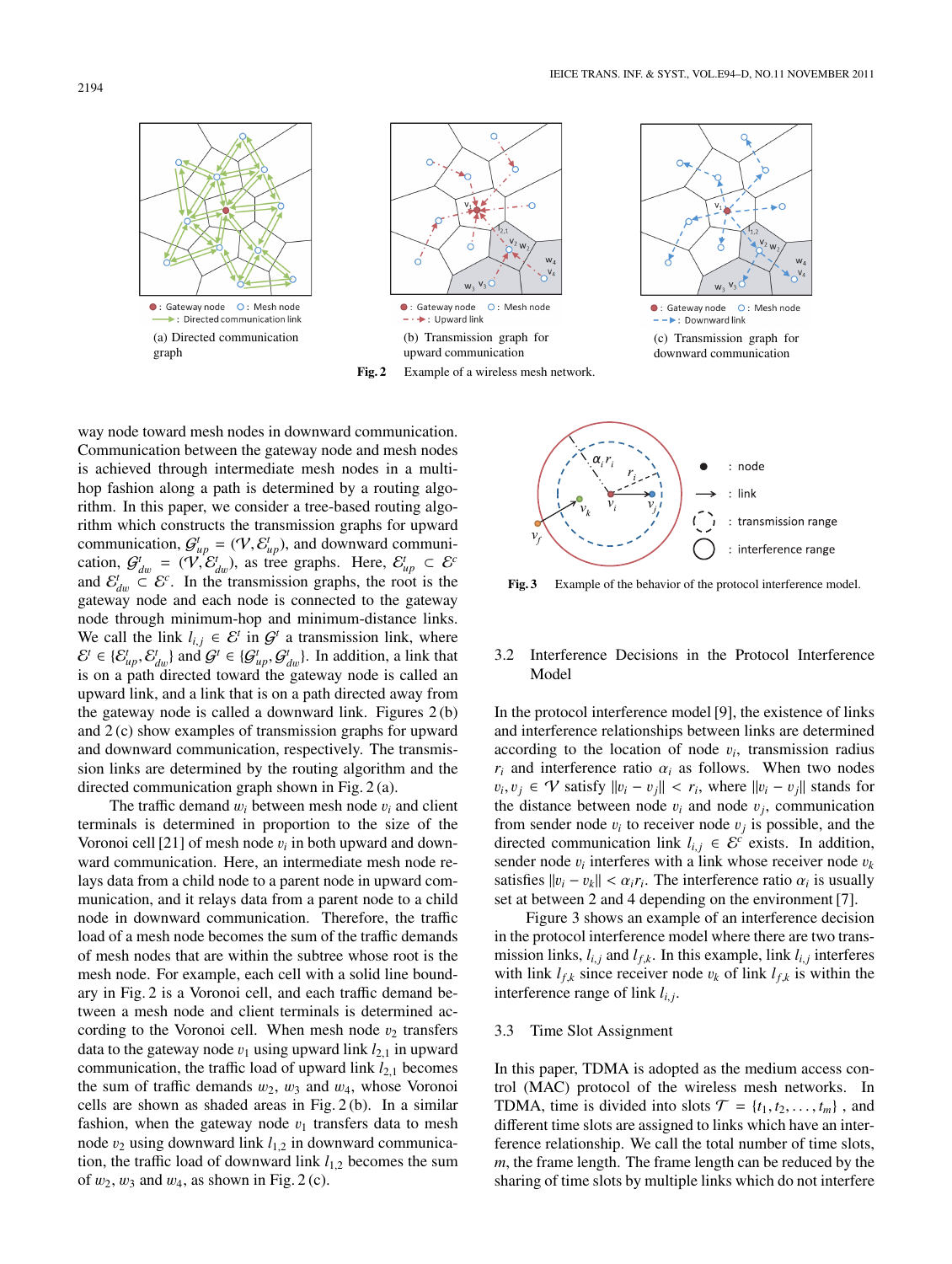with each other, which is called spatial reuse [22]. The interference relationships among the links are determined by the protocol interference model as described in Sect. 3.2.

For the time slot assignment algorithm at the transmission link, we adopt the greedy algorithm that was used by Ishii et al. [8]. In this time slot assignment algorithm, the order of time slot assignment for each transmission link is first determined according to the interference relationships among transmission links and the traffic load. Then, time slots are assigned to the transmission links avoiding interferences in a greedy manner. For each transmission link, a number of time slots whose number is determined according to the traffic load, are assigned. The frame length *m* is then the number of time slots, which depends on the deployment of mesh nodes and the interference relationships among transmission links.

## **4. Adjusting the Interference Ratio Parameter of Protocol Interference Model Using the SINR**

The result of time slot assignment in the wireless mesh networks depends on the parameters of the protocol interference model. To apply the time slot assignment algorithm to real networks, the parameters should be configured to increase the accuracy of the interference decision. In this paper, we investigate the effect of the parameters of the protocol interference model on the accuracy in determining interference relationships. To evaluate the accuracy of interference decisions, we use the SINR model which gives a more accurate interference relationship. The parameter of the protocol interference model that we adjust is the interference ratio. In this section, we first explain the SINR model. Then, we propose methods for adjusting the interference ratio of the protocol interference model based on the SINR.

#### 4.1 Interference Evaluation by the SINR Model

After assigning time slots to links by the time slot assignment algorithm, it is possible to evaluate the interference relationships among links using the SINR model. Let sender node and receiver node be  $v_i$  and  $v_j$ . We denote the communication period of link  $l_{i,j}$  at time slot  $t_x$  by  $c_{i,j,x}$  if time slot  $t_x$  is assigned to link  $l_{i,j}$ . In addition, let  $V_{i,j}^{int}$  be the set of sender nodes other than node *n*; that use the same time slot as sender nodes other than node  $v_i$  that use the same time slot as link  $l_{i,j}$ . The SINR  $s_{i,j,x}$  during communication period  $c_{i,j,x}$ is given by

$$
s_{i,j,x} = \frac{p_{i,j}}{p_{noise} + \sum_{v_k \in \mathcal{V}^{int}_{i,j,x}} p_{k,j}} \tag{1}
$$

where  $p_{noise}$  is the signal strength of noise, which depends on the environment. The strength of the signal received at node  $v_j$  from sender node  $v_i$ ,  $p_{i,j}$ , is given by

$$
p_{i,j} = R^2 e^{\xi} K \frac{p_i^{tr}}{\|v_i - v_j\|^{\eta}}.
$$
 (2)

Here,  $p_i^t$  is the transmission power of the wireless signal

at sender node  $v_i$ ,  $R$  is a random variable that follows a Rayleigh distribution to take into account Rayleigh fading,  $\xi$ is a parameter for considering shadowing effects, and *K* and  $\eta$  are parameters controlling power decay due to distance. The parameter  $\eta$  is usually set at between 2 and 4 depending on the environment [12].

In the SINR model, when  $s_{i,j,x} \geq B$ , the receiver node  $v_j$ can successfully receive radio signals from sender node <sup>v</sup>*<sup>i</sup>* in communication period  $c_{i,j,x}$ . *B* is called the capture threshold which depends on the wireless devices used. On the other hand, when  $s_{i,i,x}$  is less than threshold *B*, communication from sender node  $v_i$  to receiver node  $v_j$  fails in communication period  $c_{i,j,x}$ . This means that the set of sender nodes  $V_{i,j,x}^{int}$  interferes with link  $l_{i,j}$ .

#### 4.2 Interference Ratio Adjustment Methods

After assigning time slot to links based on the protocol interference model with various interference ratios, we can compare the interference relationships among links to those based on the SINR model. In this subsection, we propose methods for adjusting the interference ratio of the protocol interference model based on the SINR model.

The SINR model cannot ensure that all SINRs in all communication periods exceed a certain threshold, since the SINR includes random variables as described in the previous subsection. In addition, in some wireless devices which employ adaptive modulation and coding (AMC) mechanisms, communication performance parameters, such as bit rate, change depending on the SINR. Therefore, a viewpoint that the SINR should exceed a certain threshold in a certain proportion of communication periods is meaningful, and we adjust the interference ratio of the protocol interference model to ensure that the SINR is greater than *B* in a proportion  $z (0 < z \leq 1)$  of all communication periods  $C = \{c_{i,j,x} | l_{i,j} \in \mathcal{E}^t, t_x \in \mathcal{T} \}.$ <br>Figure 4 shows the fl

Figure 4 shows the flowchart of the proposed method for adjusting the interference ratio. First, a transmission



**Fig. 4** Flowchart for adjusting the interference ratio.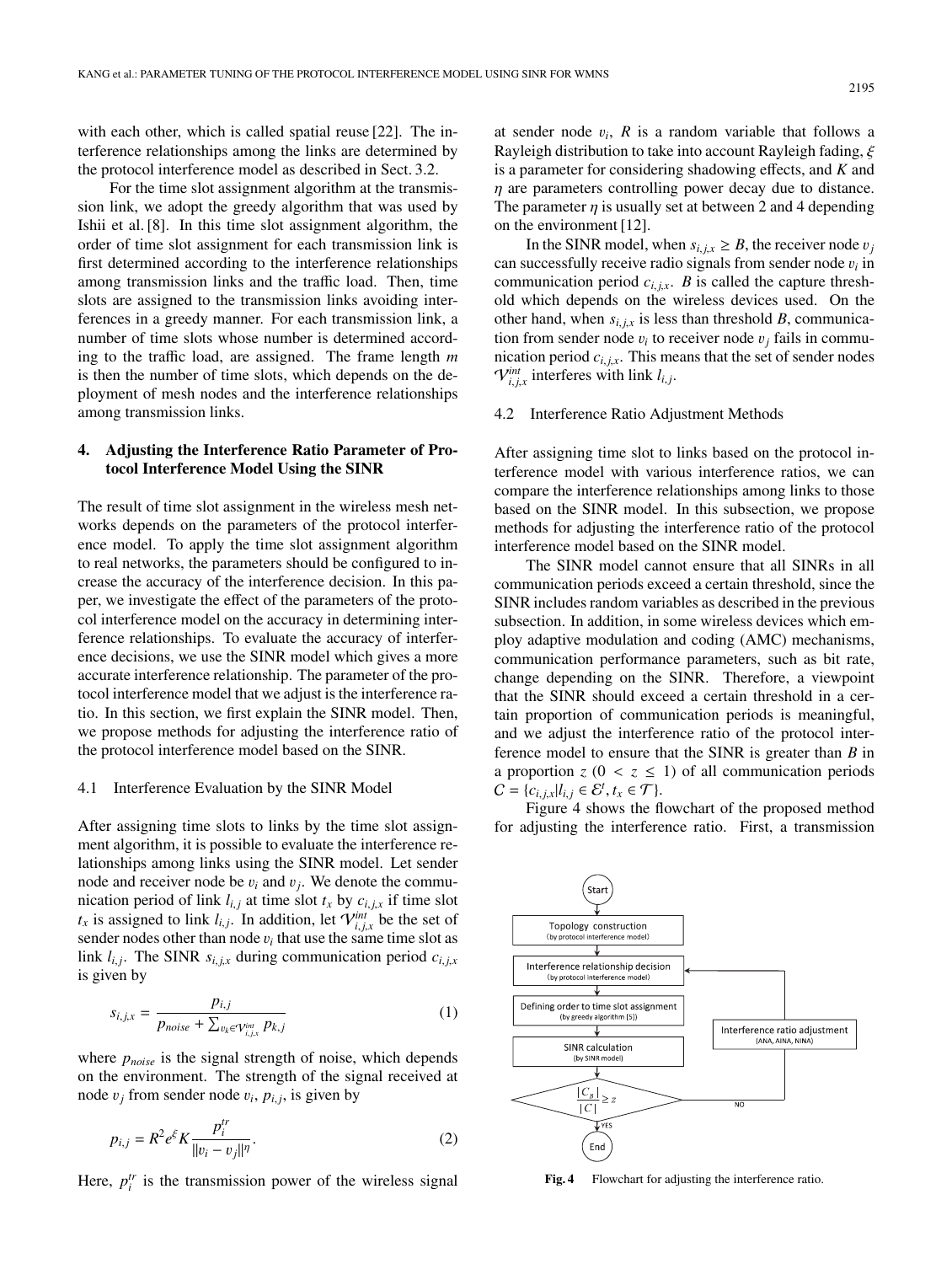graph  $G<sup>t</sup>$  is generated based on the protocol interference model. Information on interference relationships among transmission links are then determined based on the protocol interference model, where the interference ratio of all nodes is set to an initial value  $\alpha_0$  that is assumed to be small. Next, a set of communication periods  $C_B = \{c_{i,j,x}|s_{i,j,x} \geq B, c_{i,j,x} \in$ C} is calculated using the SINR model. Then, if the inequality

$$
\frac{|C_B|}{|C|} \ge z \tag{3}
$$

is satisfied, the interference ratio adjustment is finished. On the other hand, if the inequality is not satisfied, we adjust the interference ratio as described in a later subsection. Then we again determine the interference relationships among transmission links and assign time slots based on the protocol interference model. This process is repeated until Eq. (3) is satisfied. In the next three subsections, we propose three heuristic methods for adjusting the interference ratio parameter, each of which selects different nodes as candidates for interference ratio adjustment.

#### 4.2.1 All Nodes Adjustment (ANA) Method

In the ANA method, the interference ratio  $\alpha_i$  of all nodes is adjusted by adding  $\delta$ . Figure 5 shows an example transmission graph for the case of eight nodes and seven transmission links. Let transmission link  $l_{74}$  have the minimum SINR  $s_{min} = \min\{s_{i,j,x}|c_{i,j,x} \in C\}$  in time slot  $t_w$ . In addition, let the time slot  $t_w$  be assigned to transmission links  $l_{8,1}$ ,  $l_{7,4}$ , *<sup>l</sup>*6,<sup>5</sup> and *<sup>l</sup>*3,2. In the ANA method, the interference ratios of all nodes, that is,  $v_1-v_8$ , are adjusted.

The ANA method is simple and increases the interference ratio of all nodes even if there is no difference between the results of the interference decision in the protocol interference model and the SINR model in a local region. If the interference ratio is increased more than necessary, more links are considered to have interference relationships, and the number of time slots increases.

#### 4.2.2 All Interference Nodes Adjustment (AINA) Method

In the AINA method, the interference ratio is adjusted locally. Let the SINR in communication period  $c_{q,h,w}$  be the minimum SINR *smin*, and let the set of sender nodes which give interference to transmission link  $l_{g,h}$  be  $V_{g,h,u}^{int}$ . At trans-<br>mission link  $l_{g,h}$ , there is the largest difference between the mission link  $l_{q,h}$ , there is the largest difference between the



**Fig. 5** Example of a transmission graph.

resulting interference relationships in the protocol interference and SINR models. The AINA method adjusts the interference ratio of all nodes in  $V_{g,h,w}^{int}$  by adding  $\delta$ . In the example of Fig. 5, the interference ratio of sender nodes example of Fig. 5, the interference ratio of sender nodes  $V_{7,4,w}^{int} = \{v_3, v_6, v_8\}$ , which are assigned the same time slot as transmission link  $l_{2,4}$  are adjusted as transmission link  $l_{7,4}$ , are adjusted.

The AINA method adjusts the interference ratio of all sender nodes within  $V_{g,h,w}^{int}$ . Therefore, it may increase the interference ratio of a node more than necessary when the interference ratio of a node more than necessary when the node is far enough from the receiver node <sup>v</sup>*<sup>h</sup>* that has the minimum SINR.

## 4.2.3 Nearest Interference Node Adjustment (NINA) Method

In the NINA method, the interference ratio of the node that is the closest to the receiver node v*<sup>h</sup>*, among the set of nodes  $V_{g,w}^{int}$ , is adjusted by adding  $\delta$ . In Fig. 5, node  $v_6$  is the nearest<br>to require node v. smong the set of nodes  $Q_{uu}^{int}$  and so its to receiver node  $v_4$  among the set of nodes  $\mathcal{V}^{int}_{7,4,w}$ , and so its interference ratio is adjusted interference ratio is adjusted.

## **5. Simulation Experiments**

In this section, we evaluate the protocol interference model with the proposed interference ratio adjustment methods through simulation experiments.

#### 5.1 Evaluation Environment

We use an IEEE 802.16j mesh network simulator developed in our laboratory. In the simulation, one gateway node is placed at the center and 49 nodes are randomly distributed in a 1×1 square area. We use the protocol interference model to obtain interference relationship information before time slot assignment, and the SINR model to adjust the interference ratio parameter using our proposed methods as described in previous sections. In the protocol interference model, the transmission distance  $r_i$  is set to 0.18 for all nodes. In the SINR model, the transmission power  $p_i^{tr}$  and the parameter of power decay  $\eta$  are set to 1.0 and 3.0, respectively. Environmental noise  $p_{noise}$  is set to 32, which is same level as the case that there are four sender nodes at a distance of 0.5 from the receiver node. Other parameters  $e^{\xi}$ , *K* and *R* in Eq. (2) are set to 1.0, which mean that there is no Rayleigh fading and shadowing effects. The initial interference ratio  $\alpha_0$  and the incremental ratio  $\delta$  are set to 0.0 and 0.01, respectively. As the interference model of the simulator, we also use same SINR model to evaluate fundamental comparative evaluation between the SINR model and the protocol interference model with our proposed methods.

In this paper, the *false negative rate* and the *false positive rate* are used to measure the accuracy of the interference decision in the protocol interference model. We define them as follows. First, we consider the set  $Y$  which is the set of transmission links that become candidates to be assigned same time slot. Here, we should note that we exclude sets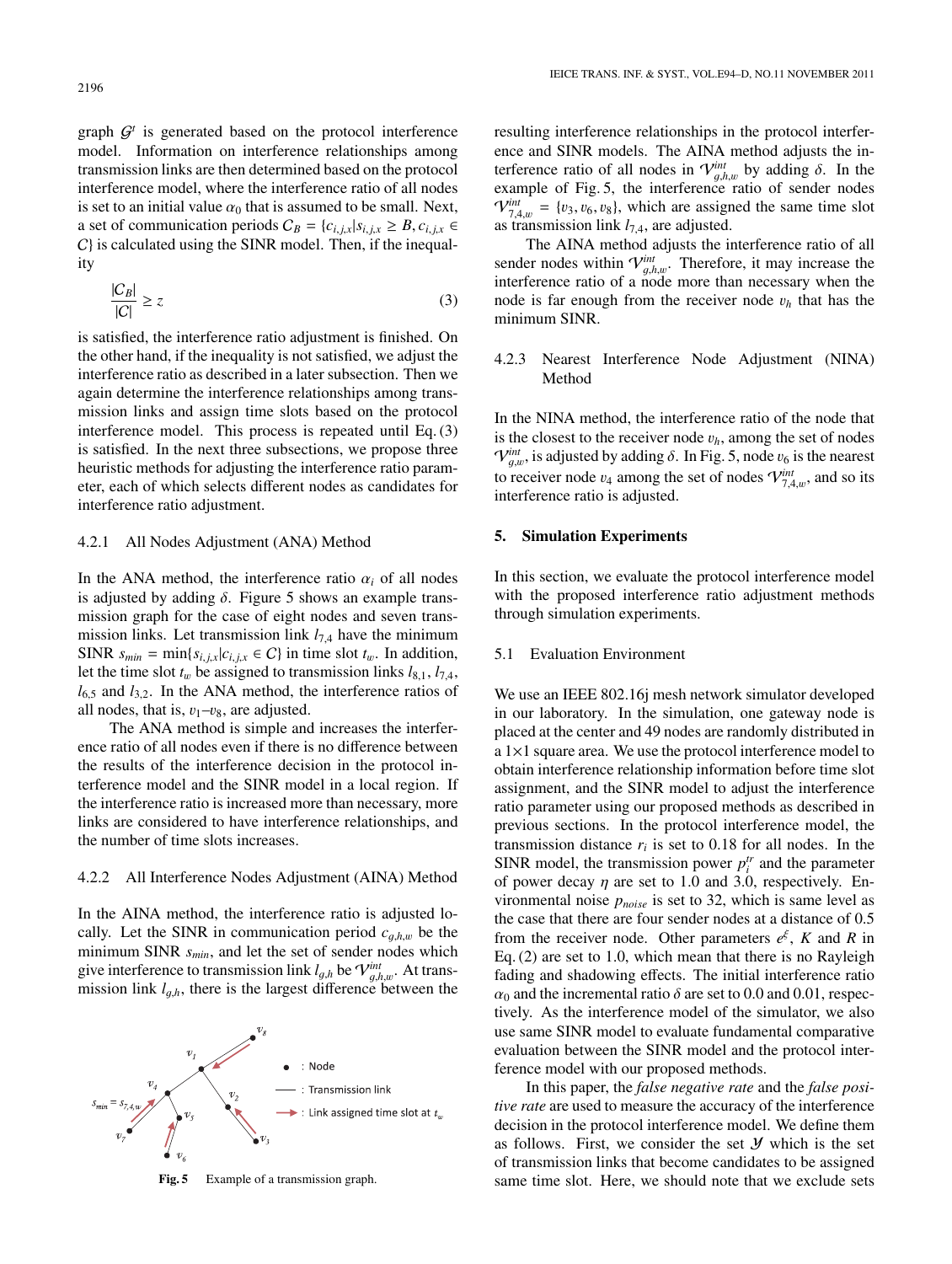of transmission links where neighboring links are simultaneously selected, since we assume a single channel is used in the wireless mesh network. Therefore,  $\mathcal{Y}$  is the set

$$
\mathcal{Y} = \{X | X \subset \mathcal{E}, X \neq \emptyset, \n\forall l_{i,j} \forall l_{m,n} (l_{i,j} \in X, l_{m,n} \in X, i \neq m, \nj \neq n, i \neq n, j \neq m, l_{i,j} \neq l_{m,n})\}.
$$
\n(4)

For any set of transmission links in  $\mathcal{Y}$ , interference relationships can be determined by the protocol interference model and the SINR model. If there is an interference relationship in a set of transmission links, the transmission links cannot be used simultaneously. Therefore, a set of transmission links in  $\mathcal Y$  can be classified to belong to one of four cases. When both the SINR model and the proposed protocol interference model agree on whether or not a set of transmission links can be successfully used simultaneously, the set of transmission links is classified as true positive or true negative. When the SINR model produces the result that a set of transmission links can be used simultaneously and the proposed model produces the result that the set of transmission links cannot be used simultaneously, the set of transmission links is classified as false negative. In the opposite case, it is classified as false positive. We denote the number of true positives, false negatives, false positives and true negatives by  $N_{tp}$ ,  $N_{fn}$ ,  $N_{fp}$  and  $N_{tn}$ , respectively. The false positive rate  $R_{fp}$  and the false negative rate  $R_{fn}$  are given by

$$
R_{fn} = \frac{N_{fn}}{N_{tp} + N_{fn}},\tag{5}
$$

$$
R_{fp} = \frac{N_{fp}}{N_{fp} + N_{tn}}.\tag{6}
$$

When the false positive rate and the false negative rate are close to zero, it means that the protocol interference model is highly accurate.

As evaluation metrics of network performance, we use the *number of time slots* and the *gateway throughput*. The former metric is the number of time slots assigned by the time slot assignment algorithm [8], and indicates the efficiency of spatial reuse. Fewer time slots mean higher efficiency of spatial reuse. The gateway throughput is the number of time slots assigned to the gateway node in a frame, and it represents the communication efficiency between the wireless mesh network and the external wired network. A higher gateway throughput means higher network communication efficiency. In this paper, to evaluate fundamental network performance, we do not consider situations where network performance varies for each time slot. That is, we do not consider AMC mechanisms and random conditions of radio propagation such as Rayleigh fading in the simulation experiments. Therefore, the number of time slots and the gateway throughput can be evaluated when  $z = 1.0$ .

For comparison, we also conduct simulations where a SINR-based time slot assignment algorithm is used (hereinafter referred to as SINR coloring). SINR coloring assigns time slots to transmission links in an order that is determined by the time slot assignment algorithm. If the SINR of all transmission links will be over the threshold *B*, the current time slot is assigned to the transmission link; otherwise, a new time slot is assigned to the transmission link. Here, we should note that SINR coloring is modification of the time slot assignment algorithm [8] considering the SINR model. The purpose of this paper is to obtain an accurate interference model that can be applied in graph theory-based time slot assignment algorithms as described in Sect. 1. Therefore, the direct comparison between the graph theory-based time slot assignment algorithm based on the protocol interference model with our proposed interference ratio adjustment methods and SINR coloring is not adequate. In addition, since SINR coloring is one of time slot assignment algorithms, evaluation of accuracy of the protocol interference model, that is, the false negative rate and the false positive rate, cannot be conducted. SINR coloring improves the network performance compared to the graph theory-based time slot assignment algorithm with the protocol interference model, since SINR coloring assigns time slots to links according to the SINR model which is an accurate interference model compared to the protocol interference model. In this paper, we use SINR coloring as a reference method to achieve an upper bound of the performance of the graph theory-based time slot assignment method based on the protocol interference model with our proposed methods.

In the following, the results are averaged over 100 topologies excluding the cases of disconnected graphs.

## 5.2 Evaluation of the Accuracy of the Protocol Interference Model

Figure 6 shows the false positive rate and the false negative rate of the protocol interference model with 99% confidence intervals when  $z = 1.0$  and  $B = 3$  dB. For comparison purposes, we also show the results for the protocol interference model where  $\alpha$  is set to 2, 3 or 4. We refer to this as the *conventional method*. It can be seen in Fig. 6 that the false positive rate is larger and the false negative rate is smaller for the proposed methods than for the conventional method in both upward and downward communication. The reason for this is as follows. In the proposed methods, the interference ratios of the nodes are set to minimize the radio interference in the SINR model under a given topology and time slot assignment. Therefore, a lot of nodes have a smaller interference ratio compared with the conventional method. When a smaller interference ratio is used in the protocol interference model, more combinations of links are determined to have no interference relationship. That is, the number of sets of links which can be used simultaneously in the protocol interference model increases. Therefore, the number of true positives and the number of false positives increase. As a result, the false positive rate for the proposed methods becomes higher and the false negative rate for the proposed methods becomes lower compared with conventional method.

Among the proposed methods, the NINA method shows the highest false positive rate and the lowest false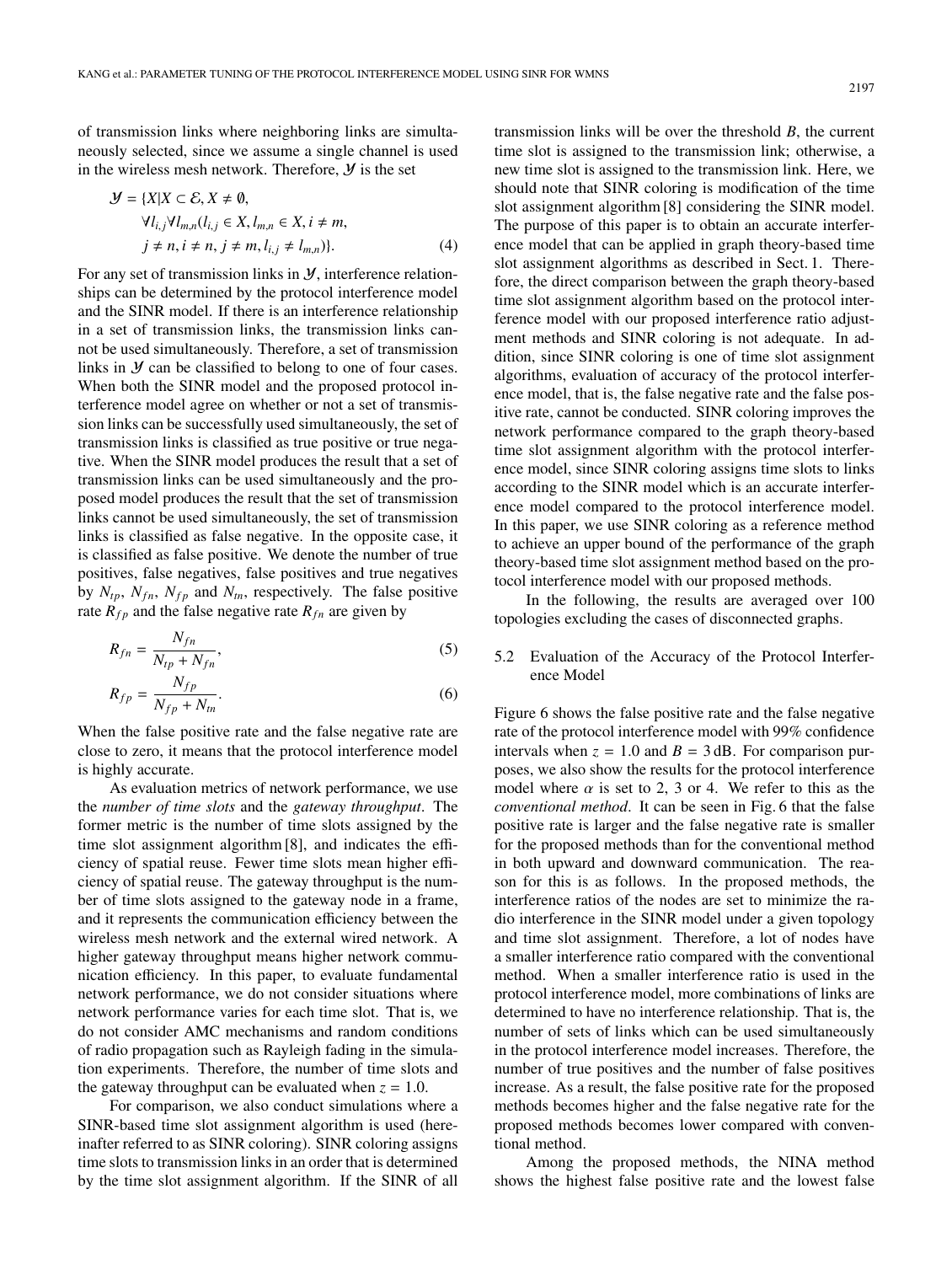

negative rate, while the ANA method exhibits the lowest false positive rate and the highest false negative rate. The reason for this is as follows. Both the AINA method and the NINA method adjust the interference ratio locally, whereas the ANA method increases the interference ratio of all nodes. Therefore, in the AINA and NINA methods, a lot of nodes are assigned the initial ratio or smaller interference ratios than in the ANA method. As a result, the false positive rate becomes higher and the false negative rate becomes lower for the AINA and NINA methods than for the ANA method. In addition, the NINA method is designed not to increase the interference ratio more than necessary compared with the AINA method. That is why the NINA method achieves the highest false positive rate and the lowest false negative rate.

Although the false positive rate for the NINA method is the highest, it is quite low at only 0.0022. On the other hand, the false negative rate for the ANA method decreases to 0.05, and that for the NINA method decreases to 0.15 compared with the conventional method which has the false negative rate of around 1.00. That is, the accuracy of the protocol interference model with the NINA method is improved by up to 15%. However, the false negative rate for the NINA method is still high, and is about 0.84 for upward communication. This is due to the limitation of the protocol interference model which employs a binary decision for the existence of radio interference based on a circular region.

When we compare the results of the AINA and NINA methods for upward and downward communication, the values are slightly different as shown Fig. 6. In this paper, since we assume a tree topology whose root is the gateway node of the wireless mesh network, the number of sender nodes and the density of receiver nodes in upward communication is larger than it is in downward communication. For ex-

ample, leaf nodes become only sender nodes in the case of upward communication. Therefore, the number of sets of links which can be used simultaneously in the SINR model decreases in upward communication. As a result, the number of false positives and the number of true negatives increase, and the false positive rate becomes higher in upward communication. Since there is a trade-off between the false positive rate and the false negative rate, the false negative rate decreases in upward communication.

## 5.3 Evaluation of the Network Performance

Figure 7 shows the average number of time slots and the average gateway throughput with 99% confidence intervals. Since there are links that cannot be used simultaneously under the SINR model when we use the conventional method with  $\alpha = 2$ , we only show results for the conventional method where  $\alpha$  is set to 3 or 4. Here, we should note that the number of time slots is larger than the number of transmission links since a number of time slots are assigned for each transmission links according to the traffic load as described in Sect. 3.3.

As shown in Fig. 7, both the number of time slots and the gateway throughput of the proposed methods are drastically closer to the results for SINR coloring than the conventional methods. Among the proposed methods, the results for the NINA method are the closest to the results for SINR coloring. Because the accuracy of the protocol interference model with the NINA method is the highest, as described in the previous subsection, time slots are efficiently assigned to the links and communication efficiency becomes higher. As a result, the number of time slots with the NINA method is reduced by up to 5% compared to that with the ANA method and is reduced by up to 13% compared to that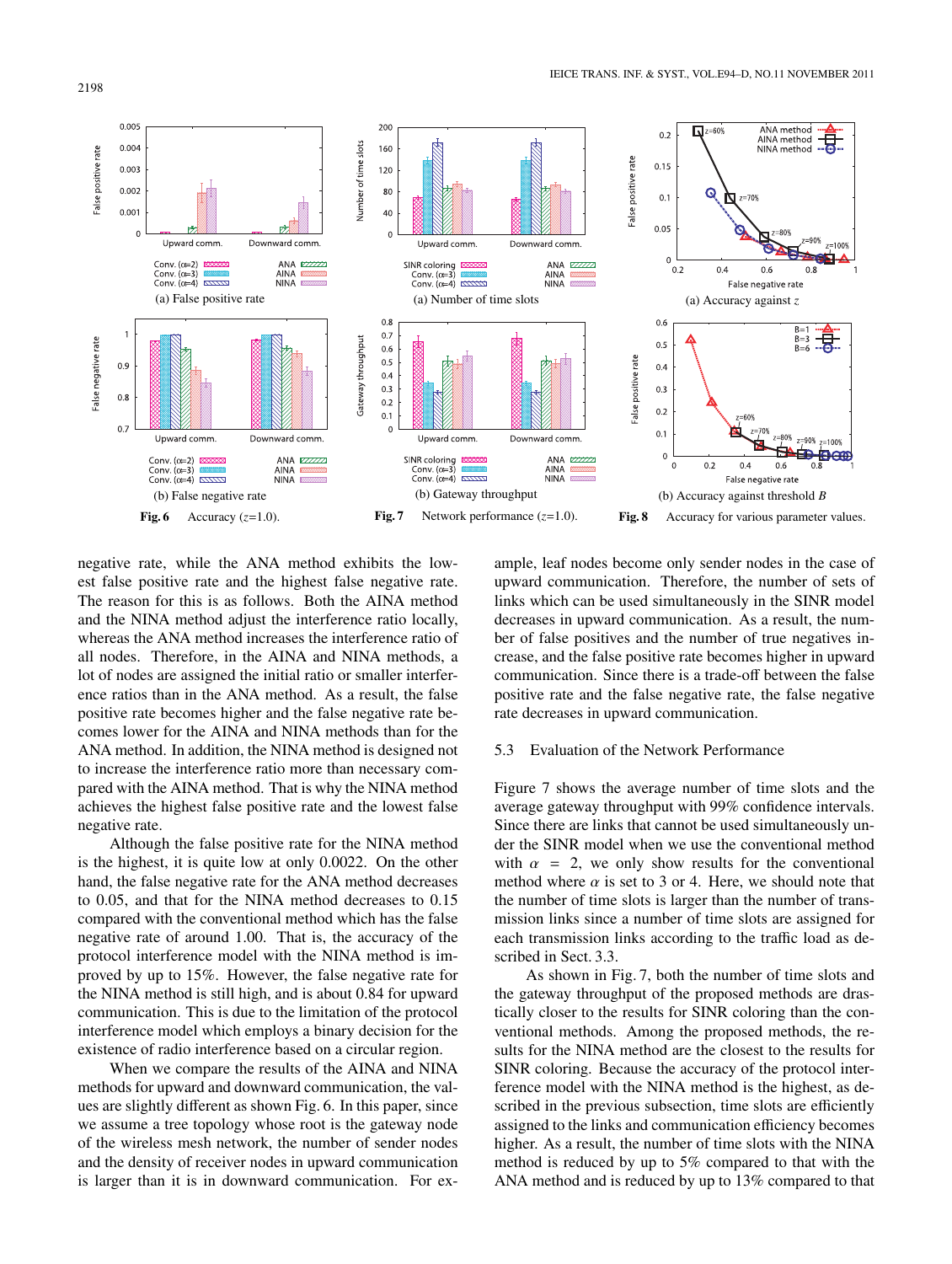with the AINA method on average. In addition, the gateway throughput with the NINA method is improved by up to 7% compared to that with the ANA method and is improved by up to 12% compared to that with the AINA method on average.

When we compare the number of time slots and the gateway throughput for upward and downward communication, the results are almost same.

# 5.4 Evaluation of the Accuracy for Various Parameter Values

As described in Sect. 5.2, the false negative rate of the protocol interference model is high although the false positive rate is low when  $z = 1.0$ . To evaluate the accuracy of the protocol interference model when the false negative rate is lower, we also conduct simulation evaluations under  $z < 1.0$ in this section.

Figure 8 (a) shows the false positive rate and the false negative rate of the protocol interference model with the proposed methods when *z* is varied from 0.6 to 1.0. In the figure, the value of *z* is shown only next to the results of the AINA method. As we can see in Fig.  $8(a)$ , there is a trade-off between false positive rate and false negative rate. For all the proposed methods the false negative rate becomes higher and the false positive rate becomes lower when *z* increases. This is because the interference ratio of nodes becomes smaller as *z* decreases since the number of iteration steps required to satisfy Eq. (3) decreases.

Among the proposed methods, the ANA method achieves the lowest false positive rate and the highest false negative rate. This is because a lot of nodes are given a higher interference ratio in the ANA method compared with the AINA and NINA methods, as described previously. When we compare the results of the AINA and NINA methods, the false positive rate becomes smaller and the false negative rate becomes higher for the NINA method when *z* is smaller than 0.9.

Figure 8 (b) shows the false negative rate and the false positive rate of the NINA method when the threshold *B* is changed. In the figure, the value of *z* is shown near to the results for  $B = 3$ . It can be seen that the false positive rate becomes lower and the false negative rate becomes higher as the threshold *B* increases. This is because the interference ratio of nodes becomes smaller as the threshold *B* decreases since the number of iteration steps required to satisfy Eq. (3) decreases.

In this subsection, we showed the accuracy of interference decision in the protocol interference model when *z* is varied. For network performance metrics, the number of time slots and the gateway throughput can be evaluated when  $z = 1.0$  as described in Sect. 5.1. To evaluate network performance under  $z < 1.0$ , we should take into account situations that AMC mechanisms are applied and SINR is affected by Rayleigh fading. In addition, we should evaluate the network performance not only in terms of the number of time slots but also in terms of throughput at bit rates to handle varying throughput for each time slot. We plan to conduct these detailed evaluation under  $z < 1.0$  as future work.

## **6. Conclusions**

In this paper, we have investigated the relationship between interference decisions in the protocol interference and SINR models for TDMA-based wireless mesh networks. We proposed three methods (ANA, AINA and NINA) for adjusting the interference ratio parameter of the protocol interference model based on the SINR. Through simulation experiments, we found that accuracy of the protocol interference model is improved by up to 15% by adjusting the interference ratios of the protocol interference model using the NINA method.

In future work we will consider heterogeneous and dynamic cases where the transmission power of nodes is different and SINR is affected by Rayleigh fading and shadowing effects. We will also consider to apply AMC mechanisms and to evaluate detailed network performance in terms of throughput at bit rates. In addition, we should consider hopbased interference models, which are widely used in practical wireless networks, such as IEEE 802.16j networks. We plan to compare and investigate the relationships among the protocol interference, measurement-based SINR, hop-based interference models and actual interference through experimental evaluations.

#### **Acknowledgments**

This work was partly supported by the Grant-in-Aid for Young Scientists (B) 21700075 of the Ministry of Education, Culture, Sports, Science and Technology in Japan. The authors would like to thank anonymous reviewers for their helpful comments.

#### **References**

- [1] G. Kang, Y. Taniguchi, G. Hasegawa, and H. Nakano, "Extending the protocol inteference model considering SINR for wireless mesh networks," Proc. AICT 2011, pp.26–31, March 2011.
- [2] I.F. Akyildiz, X. Wang, and W. Wang, "Wireless mesh networks: A survey," Comput. Netw., vol.47, no.4, pp.445–487, March 2005.
- [3] B.N. Clark, C.J. Colbourn, and D.S. Johnson, "Unit disk graphs," Discrete Mathematics, vol.86, pp.165–177, Dec. 1990.
- [4] M. Alicherry, R. Bhatia, and L. Lir, "Joint channel assignment and routing for throughput optimization in multi-radio wireless mesh networks," Proc. ACM MobiCom 2005, pp.58–72, Aug. 2005.
- [5] V.S.A. Kumar, M.V. Marathe, S. Parthasarathy, and A. Srinivasan, "Algorithmic aspects of capacity in wireless networks," ACM SIG-METRICS Performance Evaluation Review, vol.33, pp.133–144, June 2005.
- [6] Q. Chen, Q. Zhang, and Z. Niu, "A graph theory based opportunistic link scheduling for wireless ad hoc networks," IEEE Trans. Wireless Commun., vol.8, no.10, pp.5075–5085, Oct. 2009.
- [7] W. Wang, Y. Wang, X.Y. Li, W.Z. Song, and O. Frieder, "Efficient interference-aware TDMA link scheduling for static wireless networks," Proc. ACM MobiCom 2006, pp.262–273, Sept. 2006.
- [8] R. Ishii, G. Hasegawa, Y. Taniguchi, and H. Nakano, "Time slot assignment algorithms in IEEE 802.16 multi-hop relay networks," Proc. ICNS 2010, pp.265–270, March 2010.